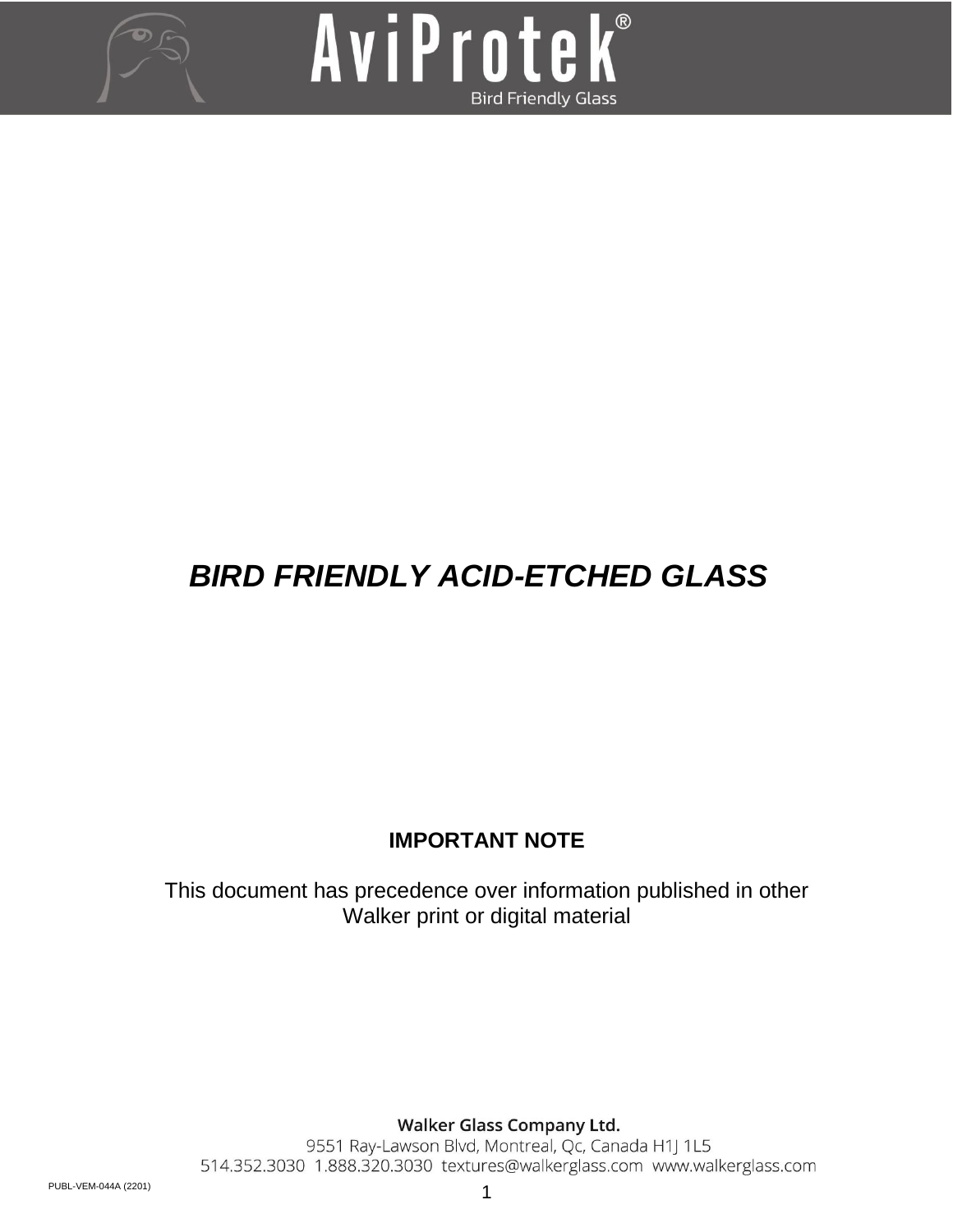# **GUIDELINES FOR PRODUCT SELECTION AND ORDERING**

## **PRODUCT SELECTION CRITERIA**

*Walker Textures®* full surface and *AviProtek®* patterned acid-etched glass products provide bird collision deterrence properties in exterior glazing applications.

AviProtek®

**Bird Friendly Glass** 

Product selection should be based on design intent and type of application in conjunction with the performance data outlined below.

The *Walker Textures®* bird friendly program offers 3 different options:

- *AviProtek®* : Acid-etched markers on the outside surface
- *AviProtek®* **E** : Acid-etched markers on the outside surface with **Vitro Glass** solar control Low-E coating on position 2
- *AviProtek®* **T** : Transparent UV markers on the outside surface 1 of the glass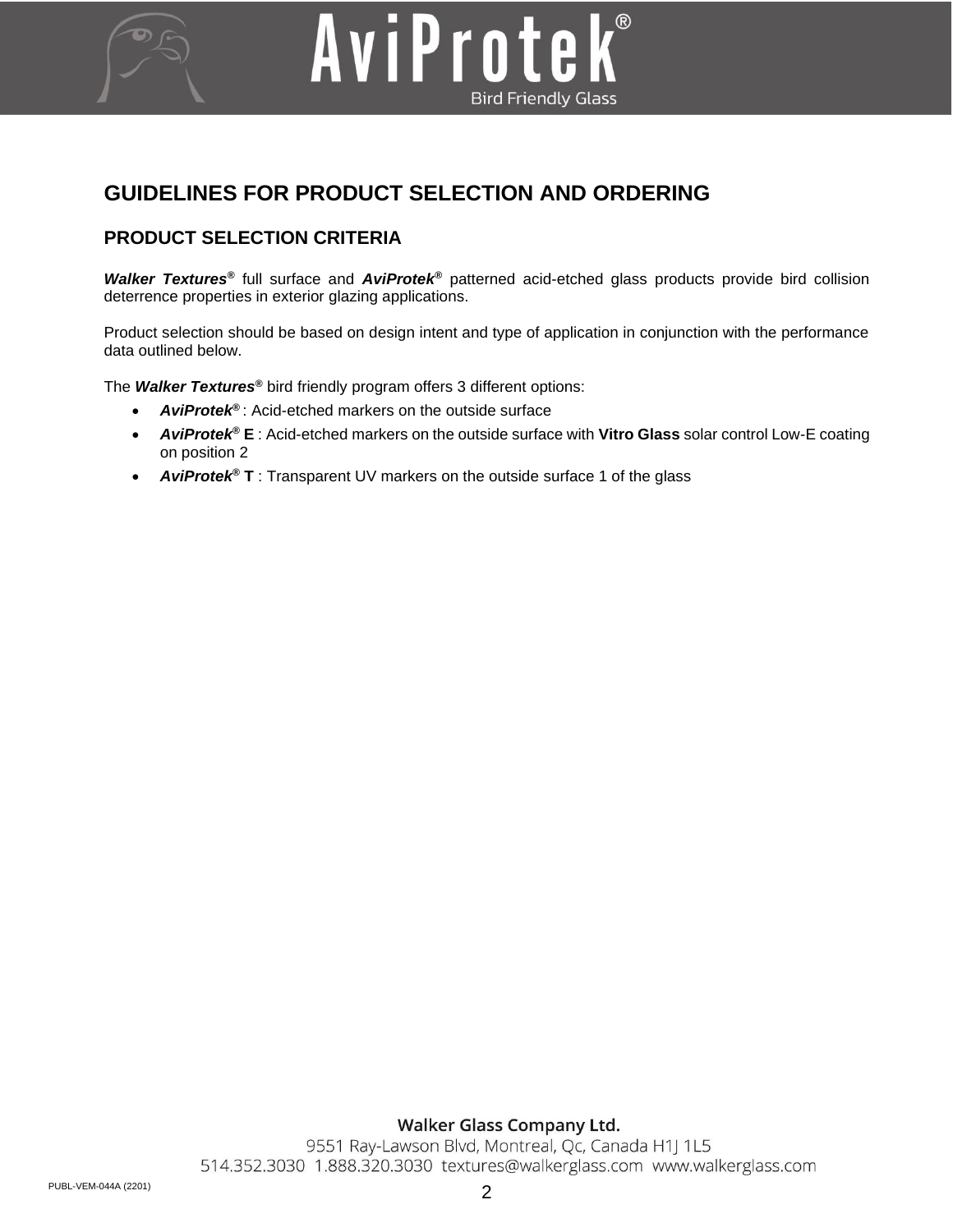

# AviProtek® **Bird Friendly Glass**

# **PRODUCT AVAILABILITY**

| (Pos. 1)                                                                                                               | Glass Substrate                                                                | <b>Thickness</b>                                                               | Coating on Pos. 2                                                                                                        |  |
|------------------------------------------------------------------------------------------------------------------------|--------------------------------------------------------------------------------|--------------------------------------------------------------------------------|--------------------------------------------------------------------------------------------------------------------------|--|
| AviProtek <sup>®</sup> Acid-etched<br>Patterns 211, 213, 214, 215, 216,<br>217, 219, 220, 221, 222, 223,<br>226, 227   | Clear   Starphire Ultra-Clear®   Acuity™<br>low-iron                           | 3mm, 4mm, 5mm, 6mm, 8mm,<br>10mm, 12mm                                         | <b>N/A</b>                                                                                                               |  |
| AviProtek <sup>®</sup> E<br>Acid-etched patterns 211, 213,<br>214, 215, 216, 217, 219, 220,<br>221, 222, 223, 226, 227 | Clear   Starphire Ultra-Clear®   Acuity™<br>low-iron   Solargray   Solarbronze | 6mm (other thicknesses available<br>on demand, subject to minimum<br>quantity) | Solarban® 60 VT   Solarban® 67<br>Solarban <sup>®</sup> 70 VT   Solarban <sup>®</sup><br>VT I<br>72 VT   Solarban® 90 VT |  |
| AviProtek <sup>®</sup> T<br><b>Transparent UV Markers</b><br>(patterns 701, 713, 714, 717)                             | Clear                                                                          | 3.2mm, 6mm                                                                     | <b>N/A</b>                                                                                                               |  |

January 2022

#### **AviProtek®**

Minimum quantity: 1 pack. Exact quantity available for more than 1 pack orders. Available in standard dimension of 96" x 130". Other thicknesses available on demand, subject to minimum quantity Sizes 72" x 130" and 84" x 130" available on demand

#### **AviProtek® E**

Solarban® glass products are only available to members of the Vitro Certified™ Network. AviProtek® E products come with a protective film (TPF) on the coated side Other Solarban® coatings available on demand Minimum quantity: 1 pack. Exact quantity available for more than 1 pack orders. Standard dimension of 96" x 130". 84" x 130" also available on demand, subject to minimum quantity.

#### **AviProtek® T**

Above available in standard dimension of 96" x 130" and full pack quantity

Pattern 713 is also available in less than full pack quantity

10 mm clear glass also available in standard dimension of 96" x 130" and minimum quantity of 2 truckloads

*Custom patterns meeting bird friendly standards are available on demand (except AviProtek ® T)*

*Walker Textures ® product availability is subject to change without notice*

## Walker Glass Company Ltd.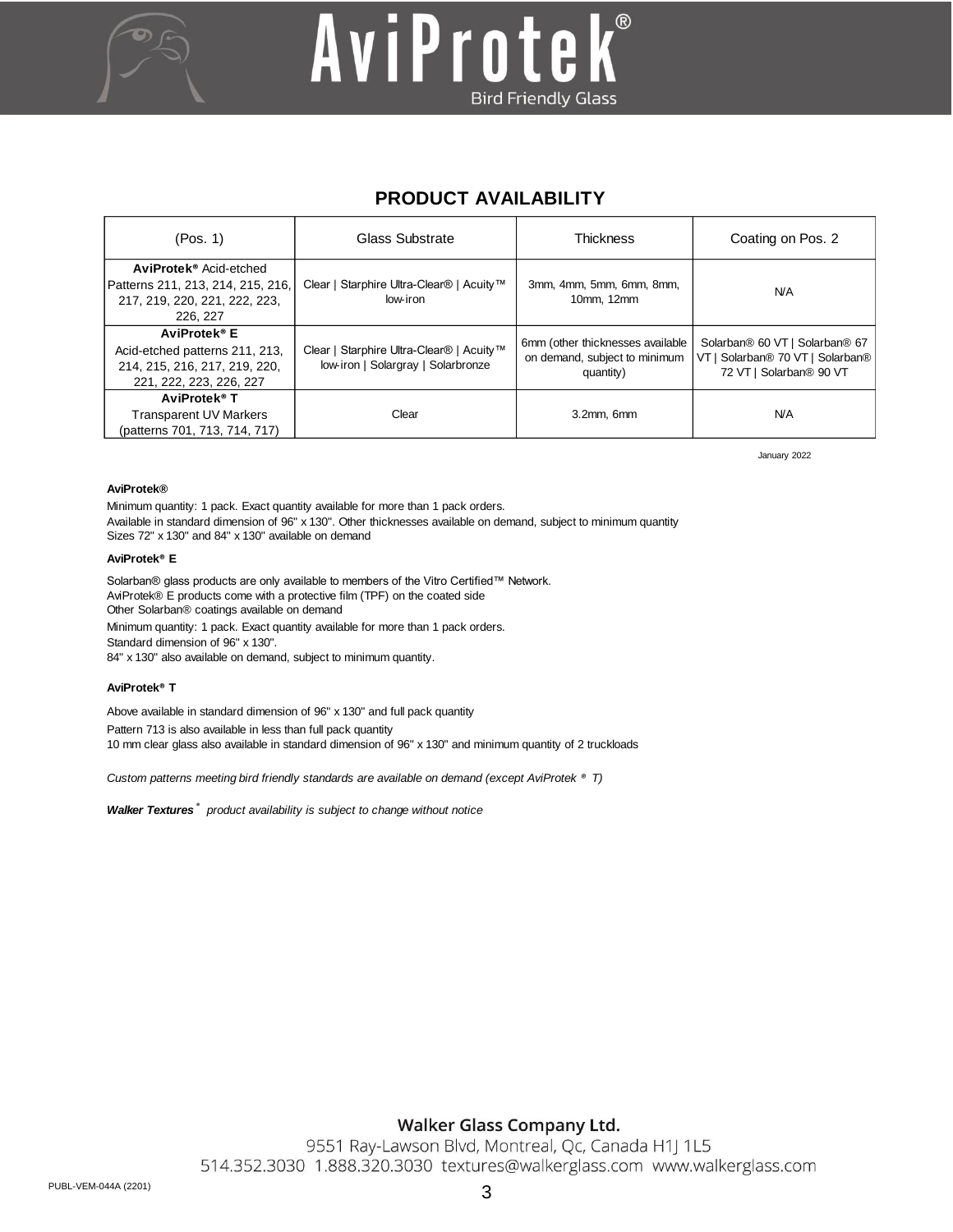

# AviProtek **Bird Friendly Glass**

## **ORDERING GUIDELINES**

All orders should include the following product information:

- *AviProtek®* pattern number, if applicable
- Low-E coating number of Vitro Glass Solarban® glass product, if applicable
- Glass substrate (clear, Starphire Ultra-Clear™, Solargray & Solarbronze)
- Glass thickness
- Stock sheet size

\* Tempering of low-iron glass is highly recommended to correct slight color variances caused by the *AviProtek®* manufacturing processes. Walker is not responsible for said color variances if the low-iron glass is not tempered.

#### **SAMPLES**

Samples can be ordered as follows:

- *Walker Textures® AviProtek®* sample kit
- 12" x 12" monolithic samples in selected substrates and thicknesses
- 12" x 12" double glazed samples in selected substrates
- Mock-up for qualified projects

#### **AviProtek® E Samples**

- **Clear and low-iron glass:** 12'' x 12'' insulated glass unit samples are available on demand for clear and Starphire Ultra-Clear™ glass.
- **Tinted glass:** Please note for 12'' x 12'' insulated glass unit samples using Solargray or Solarbronze, they will need to be ordered by specifying the coating and a 6mm Starphire Ultra-Clear™ glass with the desired bird friendly pattern. In order to obtain the visual, the Starphire Ultra-Clear™ glass with the AviProtek® pattern will need to be put on top of the tinted glass. No exception to this rule will be permitted.

#### **PATTERN DIRECTION ON STOCK SHEET 96" X 130"**

• All directional patterns are available along the 96" or the 130" side

#### **CUSTOM PATTERNS**

Custom patterns meeting bird friendly standards are also available on demand (except *AviProtek®* **T)**.

## Walker Glass Company Ltd.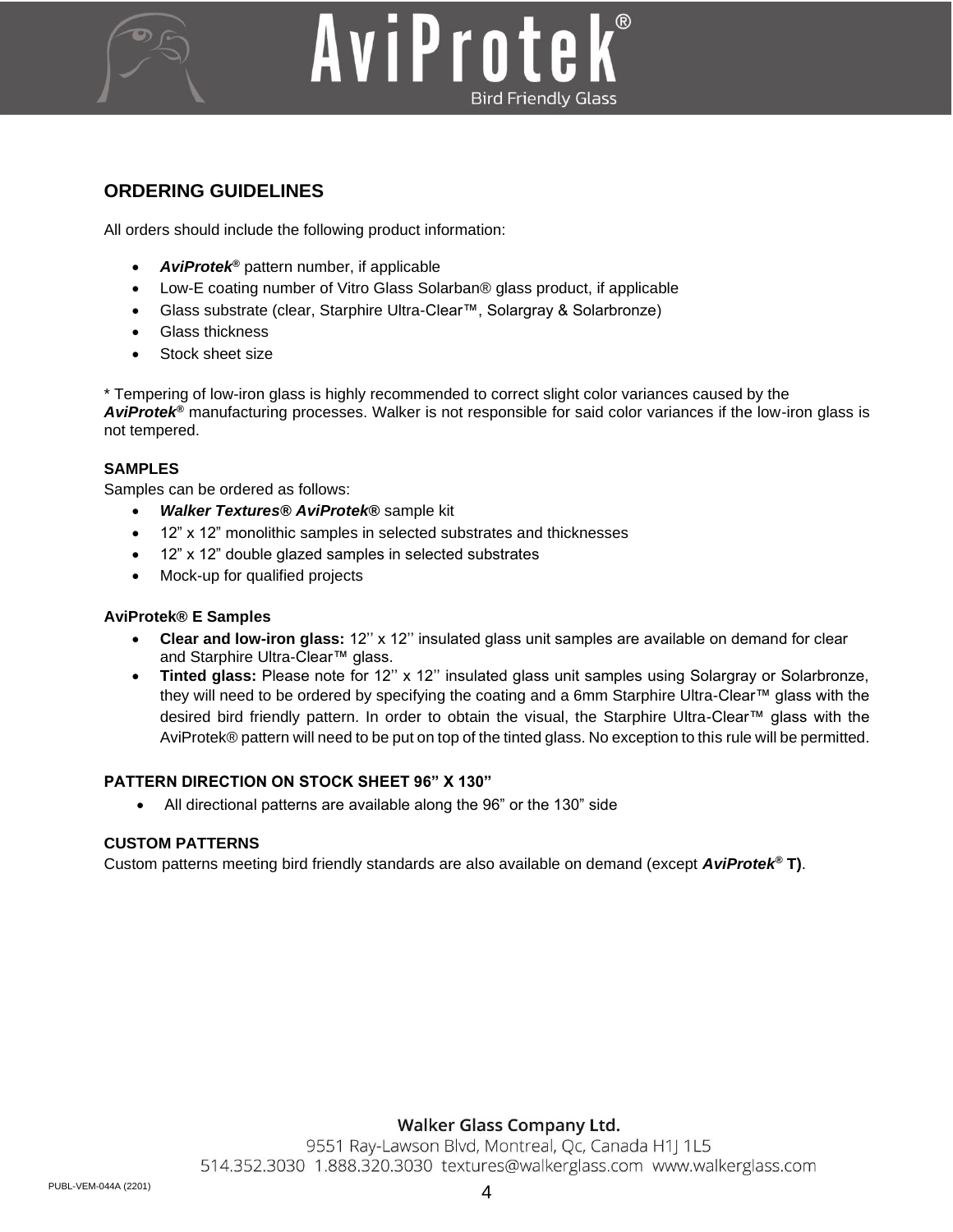

# AviProtek **Bird Friendly Glass**

# **LEED POINTS**

LEED credits that can be obtained with *Walker Textures® AviProtek®* are as follows:

LEED® v4.1 requirements for Building Design + Construction (BD+C) LEED® v4.1 requirements for Interior Design + Construction (ID+C)

#### **Energy and Atmosphere**

- Project may use a variety of strategies, including building envelope, of which the glazing is part.
- Available for AviProtek® E low-e coated glass

#### **Materials and Resources**

Building Product Disclosure and Optimization

- Environmental Product Declaration (under our EPD)
- Material Ingredients (under our HPD®)

#### **Indoor Environmental Quality**

- Low-Emitting Materials
- Thermal Comfort (available for AviProtek® E low-e coated glass)
- Daylight

#### **Innovation**

• Various strategies, including Pilot Credit 55 – Bird Collision Deterrence

The following documents covering *Walker Textures® AviProtek®* products are available on demand:

- EPD Environmental Product Declaration
- HPD® Health Product Declaration®

To request a copy of the above-mentioned documents or for more information please contact your sales representative or our customer service department.

#### **Environmental Data Sheet**

The Environmental data sheet is a shortened version of the EPD and is available here: <https://www.walkerglass.com/resources/sustainable-materials/>

## Walker Glass Company Ltd.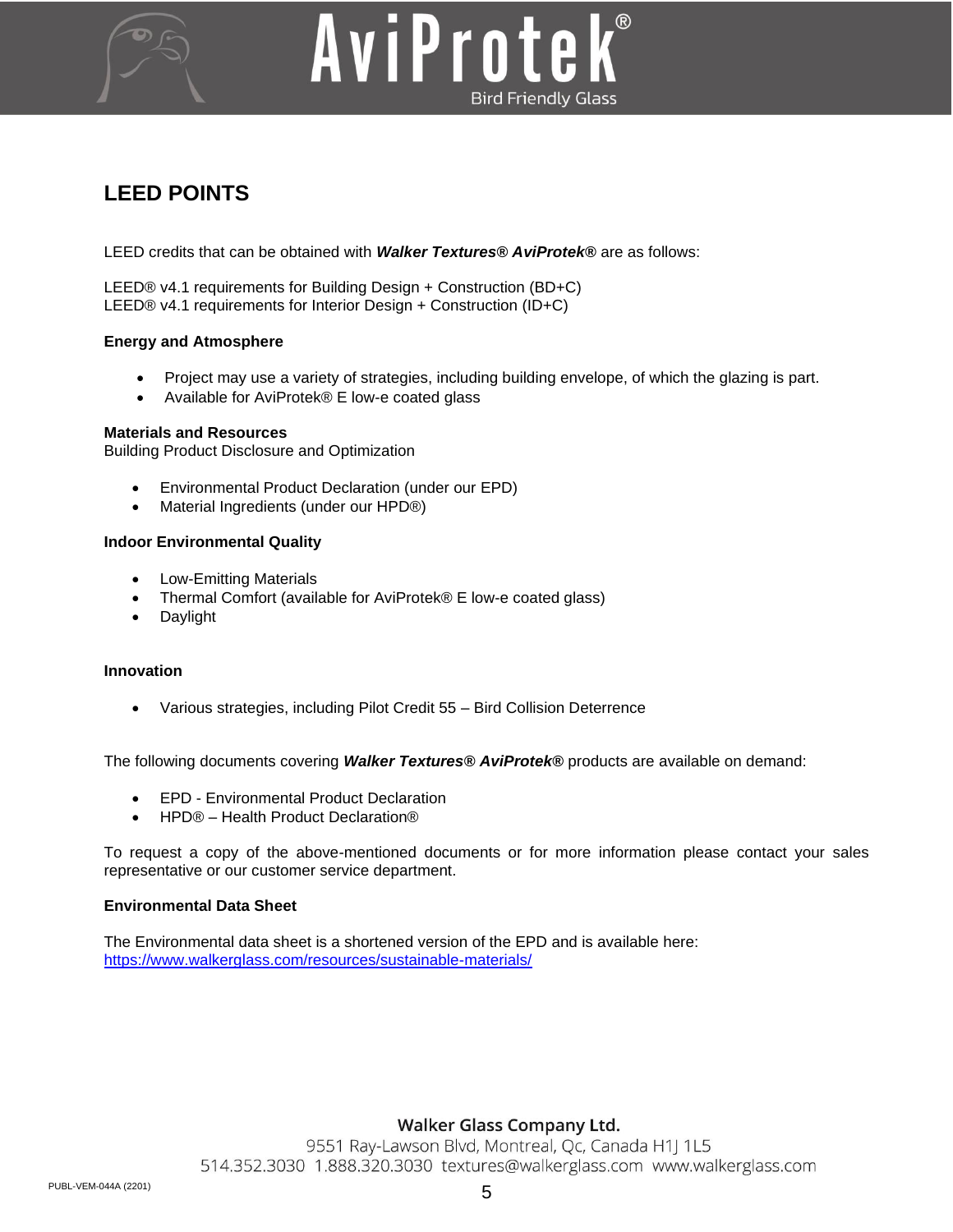

# **PRODUCT SPECIFICATIONS**

## **SCOPE**

This specification covers the requirements for float glass which has been etched on surface 1 and supplied as stock sheets.

## **ACID-ETCHED GLASS SURFACE**

The proprietary *Walker Textures®* process uses a controlled solution of hydrofluoric acid to uniformly etch the surface of the glass. Rigorous process control ensures a repeatable uniformity in appearance.

#### **PHYSICAL PROPERTIES**

*Walker Textures® AviProtek®* glass products are made from selected *float* glass which conforms to the following standards:

#### **USA ASTM C 1036-21 Standard Specification for Flat Glass Quality: Q3 - Stock Sheet**

#### **CANADA CAN/CGSB-12.3-M91 National Standard of Canada – Flat, Clear Float Glass Quality: Glazing**

For dimensional tolerances (other than thickness) and edge quality requirements, refer to the specification(s) cited above.

For blemish limits for single-sided\* etched glass, please refer to specifications cited above.

Float glass is normally etched on the "atmosphere" side of the sheet. *AviProtek®* with *Solarban®* glass is etched on the tin side presenting a risk of certain minor defects being present in the etched surface. For more information, please contact customer service.

# **AVIPROTEK***®* **E MSVD COATED GLASS SURFACE**

For more information, please communicate with Vitro Glass' Customer Service Department.

## **AVIPROTEK***®* **T GLASS SURFACE**

*AviProtek®* **T** is made from glass with a pyrolytic coating from Pilkington NA, which meets the quality requirements of ASTM C1376-15 "Standard specification for Pyrolytic and Vacuum Deposition Coatings on Flat Glass".

## Walker Glass Company Ltd.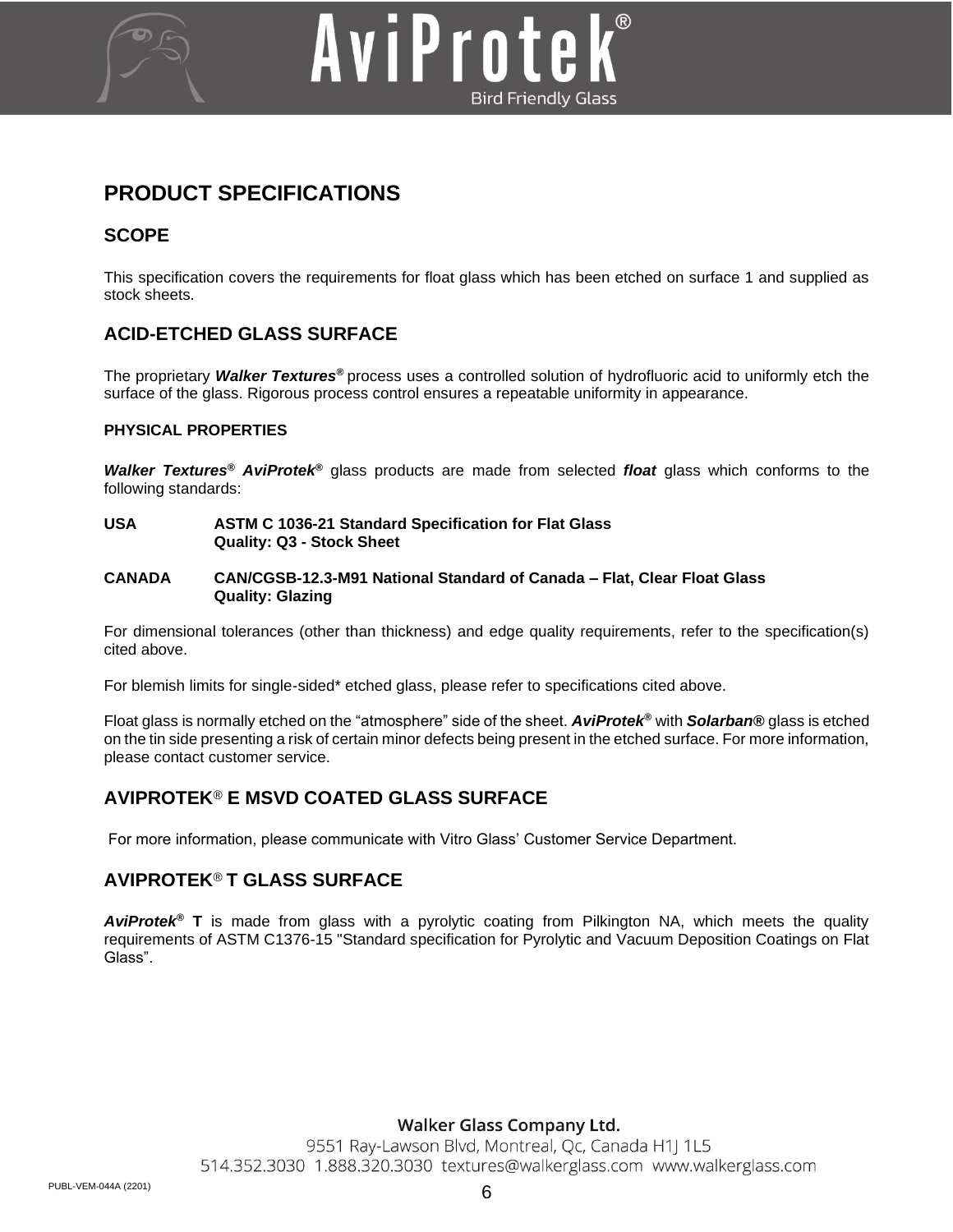# **PROPERTIES AND PERFORMANCE CHARACTERISTICS**

AviProte

Stock sheets of all *Walker Textures® and AviProtek®* are etched over the entire surface, except for a ¾" (20 mm) unusable border on all four sides. Variances in opacity within a sheet will be indistinguishable to the naked eye when viewed under normal viewing conditions.

**Bird Friendly Glass** 

The *AviProtek®* surface (except *AviProtek®* **T**) does not have any significant impact on the light and performance values of an insulated unit. Therefore, values will be similar to units without patterned acid-etched glass.

For complete glass performance data of a one-inch insulating glass unit with Solarban® 60VT or 70VT solar control glass, please communicate with Vitro Glass' Customer Service Department.

The performance data of *AviProtek®* **T** is as follows:

#### **GLASS SUBSTRATE THICKNESS mm (in) Transmittance Reflectance 1 Reflectance 2 Transmittance Reflectance 1 UV Transmittance US Summer US Winter** Clear | 6 mm(1/4") | 82% | 15% | 15% | <sub>75%</sub> | <sub>12%</sub> | 44% | 0.93 | 1.02 | <sub>0.90</sub> | <sub>0.79</sub> **Notes 1 2 3 TABLE A1 AVIPROTEK® T LIGHT & ENERGY PERFORMANCE VALUES** Figures may vary due to manufacturing tolerances. All tabulated data is based on NFRC methodology using the LBNL's Window 5,2 program. Values are for indication purposes only and are subject to variation according to conditions of measurement, manufacture and/or application. **VISIBLE LIGHT TOTAL SOLAR ENERGY** Shading coefficient is the ratio of the total amount of solar energy that passes through a glass relative to 1/8-in. (3,0 mm) thick clear glass under the same design conditions. It includes both solar energy transmitted directly plus any absorbed solar energy re-radiated and converted. Lower shading coefficient values indicate better performance in **SHGC<sup>⁴</sup> SC<sup>³</sup> Monolithic Unit Performance¹ U-Factor**

reducing summer heat gain. Shading coefficients at outdoor air temperature of 89° F (32° C), outdoor air velocity of 7,5 mph (3,4 m/s), indoor air temperature of 75° F (24° C), indoor air velocity of 0 mph (0 m/s) and solar intensity of 248 BTU /hour/square foot (783 w/m2).

**4** Solar Heat Gain Coefficient (SHGC) represents the solar heat gain through the glass relative to the incident solar radiation. It is equal to 86% of the shading coefficient.

*September 2021*

…/

## Walker Glass Company Ltd.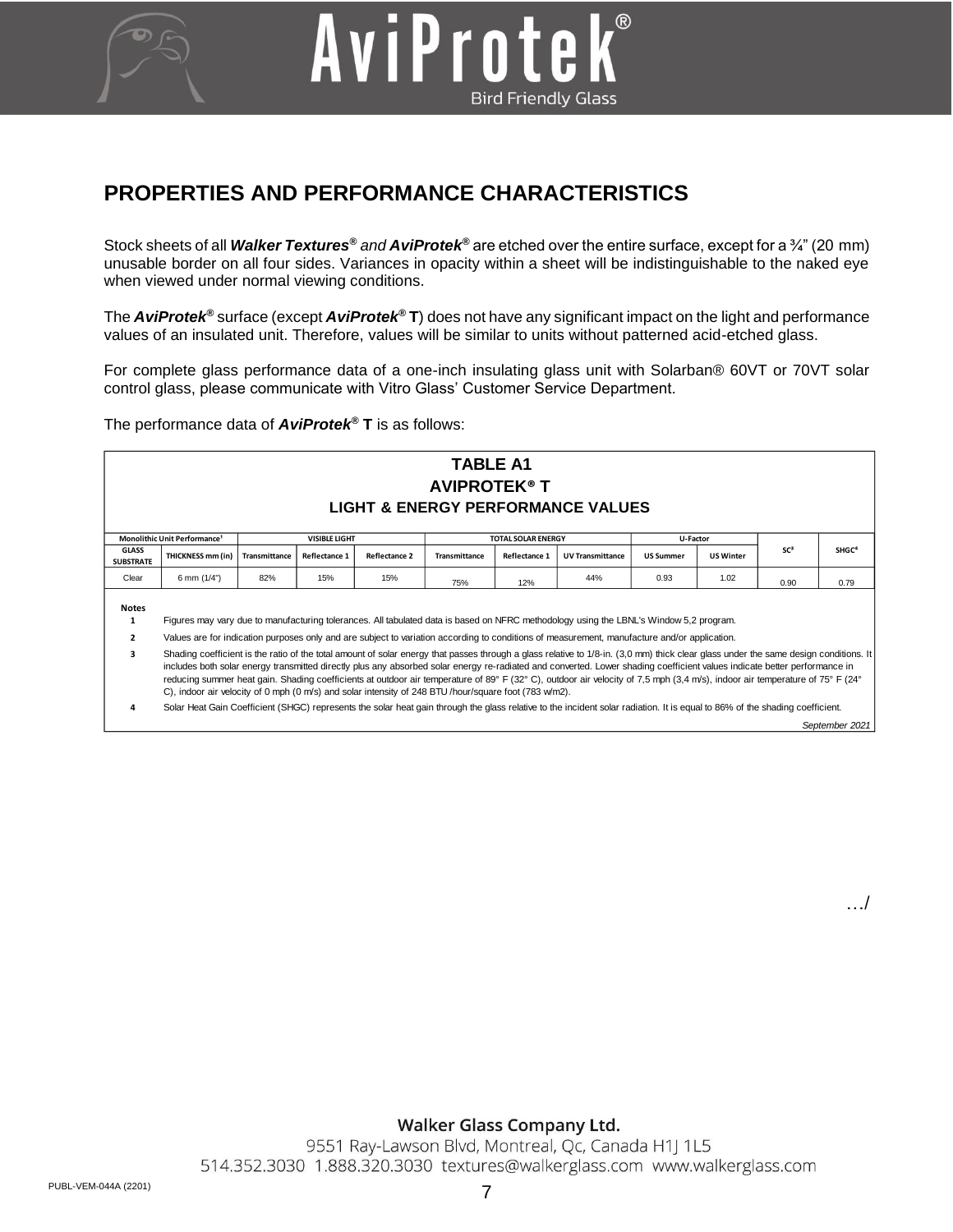# **PROPERTIES AND PERFORMANCE CHARACTERISTICS (Cont.)**

| Aviprotek solution                                                                         | Description               | Type<br>Linear pattern with variable                             | Density        | Compliance with<br><b>National Glass</b><br>Association's<br>prescriptive quide<br>(Pending) | Compliance with<br>Canadian prescriptive<br>standard CSA<br>A460:19 | Threat factor from ABC's<br>tunnel test (transparent<br>conditions only) (note 1) | % deterrence of collision<br>from Professor Daniel<br>Klem's field experiment<br>(transparent and reflection<br>conditions) (note 2) |
|--------------------------------------------------------------------------------------------|---------------------------|------------------------------------------------------------------|----------------|----------------------------------------------------------------------------------------------|---------------------------------------------------------------------|-----------------------------------------------------------------------------------|--------------------------------------------------------------------------------------------------------------------------------------|
| Etch pattern on surface<br>#1 on 6mm monolithic<br>clear, low iron or tinted<br>glass      | AviProtek ® pattern 211   | spacing meeting the 2x4<br>rule                                  | 22.45%         | <b>YES</b>                                                                                   | <b>YES</b>                                                          | 23                                                                                | 95%                                                                                                                                  |
|                                                                                            | AviProtek ® pattern 213   | 3mm continuous lines.<br>spaced 2"                               | 6.25%          | <b>YES</b>                                                                                   | <b>YES</b>                                                          | 30                                                                                | 95%                                                                                                                                  |
|                                                                                            | AviProtek ® pattern 214   | Organic pattern with variable<br>spacing meeting the 2x4<br>rule | 26.56%         | <b>YES</b>                                                                                   | <b>YES</b>                                                          | 21                                                                                | 95%                                                                                                                                  |
|                                                                                            | AviProtek ® pattern 215   | 5mm dot, 2x2 spacing                                             | 0.96%          | <b>YES</b>                                                                                   | <b>YES</b>                                                          | 25                                                                                | 95%                                                                                                                                  |
|                                                                                            | AviProtek ® pattern 216   | 6mm dot, 4x4 spacing                                             | 0.35%          | <b>NO</b>                                                                                    | <b>NO</b>                                                           | N/A                                                                               | N/A                                                                                                                                  |
|                                                                                            | AviProtek ® pattern 217   | 5mm dot, 2x2 spacing                                             | 0.96%          | <b>YES</b>                                                                                   | <b>YES</b>                                                          | 25                                                                                | 95%                                                                                                                                  |
|                                                                                            | AviProtek ® pattern 219   | 4mm dot, 1x1 spacing                                             | 2.48%          | <b>YES</b>                                                                                   | <b>YES</b>                                                          | N/A                                                                               | 95%                                                                                                                                  |
|                                                                                            | AviProtek ® pattern 220   | 6mm dot, 4x4 spacing                                             | 0.35%          | <b>NO</b>                                                                                    | <b>NO</b>                                                           | N/A                                                                               | N/A                                                                                                                                  |
|                                                                                            | AviProtek ® pattern 221   | 6mm dot, 2x4 spacing                                             | 0.70%          | <b>YES</b>                                                                                   | <b>NO</b>                                                           | 25                                                                                | 95%                                                                                                                                  |
|                                                                                            | AviProtek ® pattern 222   | 5mm dot, 4x4 spacing                                             | 0.24%          | <b>NO</b>                                                                                    | <b>NO</b>                                                           | N/A                                                                               | N/A                                                                                                                                  |
|                                                                                            | AviProtek ® pattern 223   | 5mm dot, 4x4 spacing                                             | 0.24%          | <b>NO</b>                                                                                    | <b>NO</b>                                                           | N/A                                                                               | N/A                                                                                                                                  |
|                                                                                            | AviProtek ® pattern 226   | 5mm square, variable<br>spacing up to 2x2                        | 0.96%          | <b>YES</b>                                                                                   | <b>YES</b>                                                          | 25                                                                                | 95%                                                                                                                                  |
|                                                                                            | AviProtek ® pattern 227   | 5mm square, variable<br>spacing up to 2x4                        | 0.58%          | <b>YES</b>                                                                                   | <b>NO</b>                                                           | 25                                                                                | 95%                                                                                                                                  |
| Full surface etch on<br>surface #1 on 6mm<br>monolithic clear, low<br>iron or tinted glass | Opaque finish             | Full surface                                                     | 100%           | <b>YES</b>                                                                                   | <b>YES</b>                                                          | 25                                                                                | N/A                                                                                                                                  |
|                                                                                            | Velour finish             | Full surface                                                     | 100%           | <b>YES</b>                                                                                   | <b>YES</b>                                                          | 25                                                                                | N/A                                                                                                                                  |
|                                                                                            | Satin finish              | Full surface                                                     | 100%           | <b>YES</b>                                                                                   | <b>YES</b>                                                          | 25                                                                                | N/A                                                                                                                                  |
| UV pattern on surface<br>#1 on 6mm clear glass<br>in double-glazed unit                    | AviProtek ® T pattern 701 | Organic, variable spacing<br>meeting the 2x4 rule                | Not Applicable | <b>YES</b>                                                                                   | <b>YES</b>                                                          | N/A                                                                               | 69%                                                                                                                                  |
|                                                                                            | AviProtek ® T pattern 713 | Linear, meeting the 2x4 rule                                     | Not Applicable | <b>YES</b>                                                                                   | <b>YES</b>                                                          | N/A                                                                               | 69%                                                                                                                                  |
|                                                                                            | AviProtek ® T pattern 714 | Organic, variable spacing<br>meeting the 2x4 rule                | Not Applicable | <b>YES</b>                                                                                   | <b>YES</b>                                                          | N/A                                                                               | 69%                                                                                                                                  |
|                                                                                            | AviProtek ® T pattern 717 | 5mm dot, 2x2 spacing                                             | Not Applicable | <b>YES</b>                                                                                   | <b>YES</b>                                                          | N/A                                                                               | 69%                                                                                                                                  |

#### **AVIPROTEK® PATTERN SPECIFICATIONS AND BIRD DETERRENCE DATA**

AviProtek®

**Bird Friendly Glass** 

Note 1: The number is expressed as the percentage of times a bird has hit the test material (see-through conditions tested only)

Note 2: The number is expressed as the percentage of times a bird has avoided the test material, based on comparison to an unaltered control *Decembrer 2021*

## **Walker Glass Company Ltd.**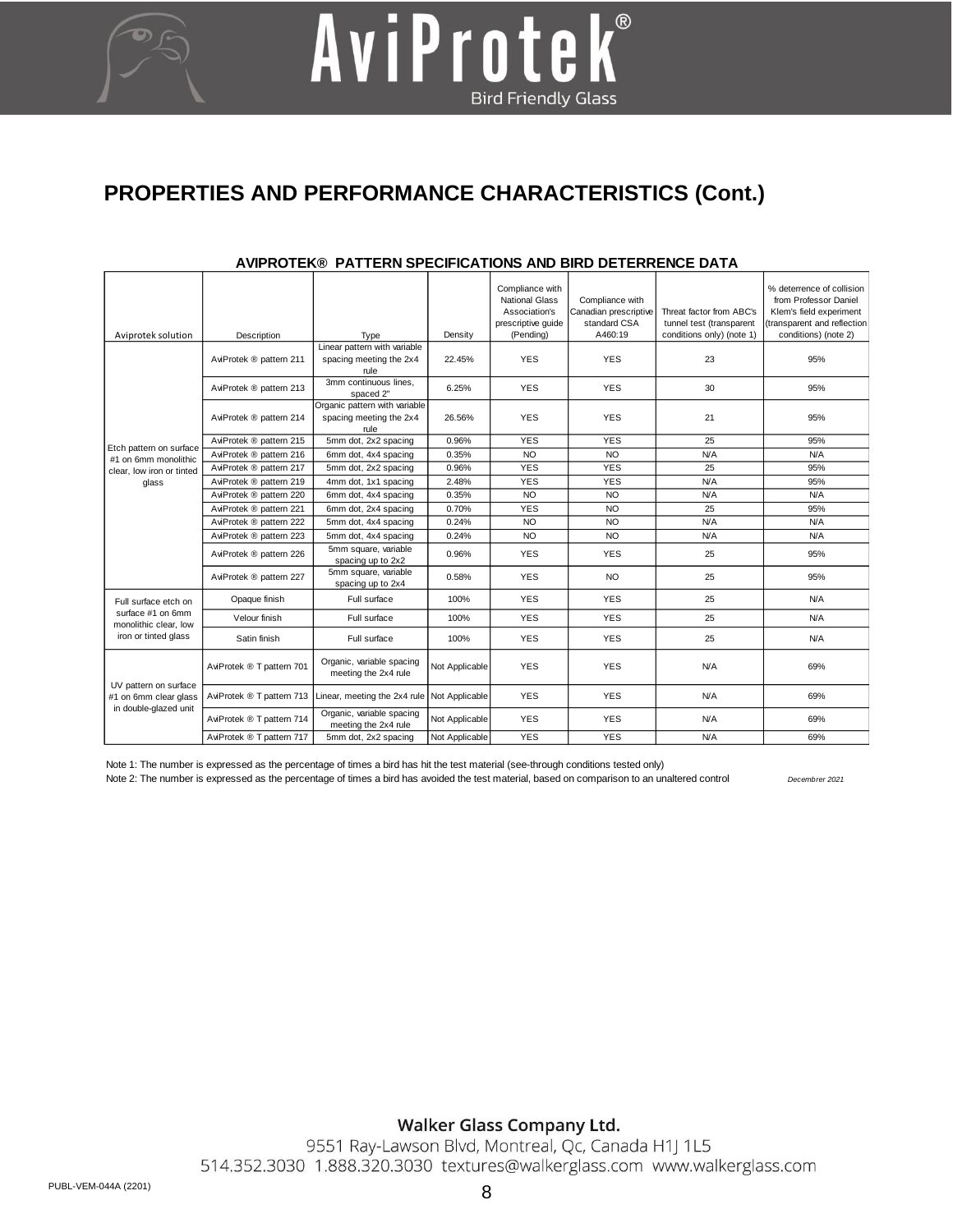

# AviProtek® **Bird Friendly Glass**

# **WARRANTY AND POLICY STATEMENTS**

# **AVIPROTEK***®*

For warranty and policy statements on acid-etched glass, please go to: <https://walkerglass.com/pdf-page-warranty/>

# **AVIPROTEK***®* **E**

The MSVD Low-E coated flat glass warranty is extended by Walker Glass Co. Ltd. and is similar to the warranty extended by Vitro Glass. For more information, please communicate with Vitro Glass' Customer Service Department.

## **AVIPROTEK***®* **T**

For warranty and policy statements, please go to the following page.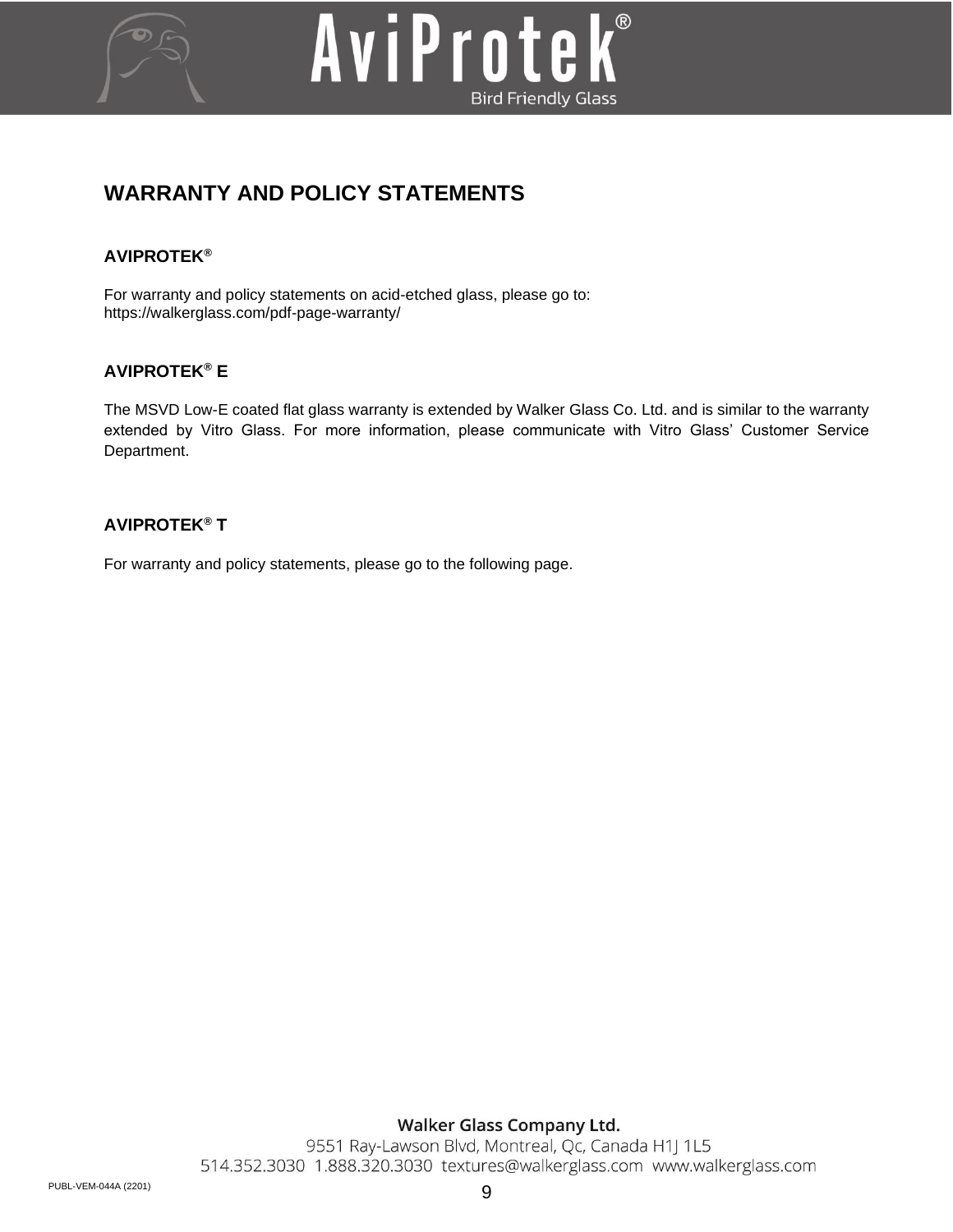



# LIMITED WARRANTY FOR **AVIPROTEK**® **T**

Walker Glass Co. Ltd. hereby warrants that, with proper handling and maintenance, the applied coating will not peel under normal conditions for a period of 10 years following the date of purchase. Walker further warrants that, with proper handling and maintenance, the bird collision deterrent properties of the coating shall not diminish under normal conditions for a period of 10 years following the date of purchase.

In the event of any claim under this warranty, Walker must be notified in writing at the address indicated on the original invoice. Walker reserves the right to inspect any **AVIPROTEK***®* **T** glass alleged to be defective in the location and under the conditions where the defect was first detected. Liability under this Warranty is limited, at Walker's exclusive discretion, to either:

• Walker supplying without charge and F.O.B. Walker's plant, a sufficient quantity of sheets of the size and substrate originally supplied by Walker as would be required to replace the **AVIPROTEK***®* **T** glass proven to be defective.

#### **OR**

• Walker refunding an amount equal to the amount originally charged per square foot for the **AVIPROTEK***®* **T**  glass times the quantity of square feet of **AVIPROTEK***®* **T** glass proven to be defective. Walker's liability shall be limited solely to its responsibilities under this Warranty. In no event shall Walker be liable to any person or entity for indirect, special, incidental or consequential damages or charges for any reason, including but not limited to related labour and/or material costs.

## **Conditions**

This Warranty is void under any of the following conditions:

- The **AVIPROTEK***®* **T** glass is broken or fractured.
- The surface of the **AVIPROTEK***®* **T** glass has been damaged.
- The **AVIPROTEK***®* **T** glass is handled, stored, fabricated, or installed contrary to Walker's written guidelines.

EXCEPT FOR THE EXPRESS WARRANTY DESCRIBED ABOVE, WALKER NEITHER EXPRESSES NOR IMPLIES ANY OTHER WARRANTIES OF ANY KIND AND NO WARRANTY SHALL BE IMPLIED BY OPERATION OR LAW OR OTHERWISE.

No variation or change from this warranty will be binding upon Walker unless made in writing specifically referring to this Warranty and signed by an officer of Walker.

## Walker Glass Company Ltd.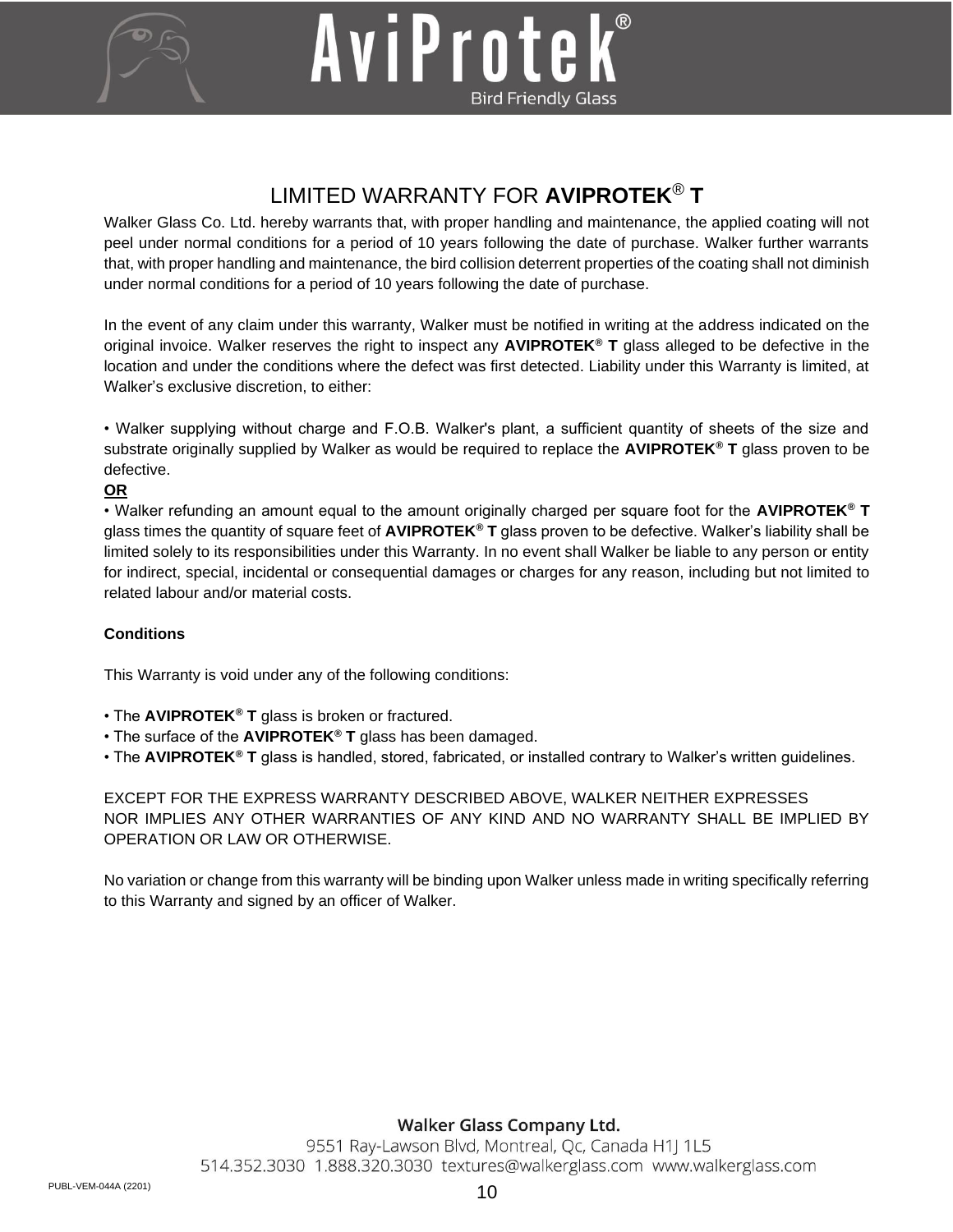# **GUIDELINES FOR HANDLING, FABRICATION, AND CLEANING**

AviProtek

**Bird Friendly Glass** 

## **AVIPROTEK***®*

For guidelines specific to the acid-etched surface, please go to: https://walkerglass.com/**[pdf-page-guidelines-for-handling](https://walkerglass.com/pdf-page-guidelines-for-handling/)**/

## **AVIPROTEK***®* **E**

For guidelines specific to the MSVD Low-E coated surface, please communicate with Vitro Glass' Customer Service Department.

#### **AVIPROTEK***®* **T**

#### **IDENTIFICATION OF THE COATED SURFACE**

*AviProtek®* **T** Glass has a thin, clear, permanent, pyrolytic coating on the atmosphere side of the glass. The fine scale roughness of the coating can be detected by the added friction felt when it is rubbed with finger tips or finger nails.

Note: the coating emittance is the same as non-coated glass and so standard low-e detectors cannot be used to identify the coated surface.

A UV lamp can be used to detect the tin side (tin side will emit a white soft glow under concentrated UV, the pyrolytic coating is applied on the other surface, the atmosphere side)

#### **HANDLING**

Care must be taken to avoid excessive contact with the coated surface. If handling requires contact with the coated surface, clean gloves must be used at each workstation. Care should be taken to avoid contaminating the coated surface with cutting oils or finger prints after it has been properly cleaned.

*AviProtek®* **T** should be cut, washed, heat treated, and generally processed with the coated surface up to avoid unnecessary contact with other materials.

*AviProtek®* **T** Glass is shipped in either standard cases or stoces. Like other Walker Glass products, the glass surfaces are protected with an interleaving material that inhibits moisture staining and abrasion between the individual lights.

Continues…

Walker Glass Company Ltd.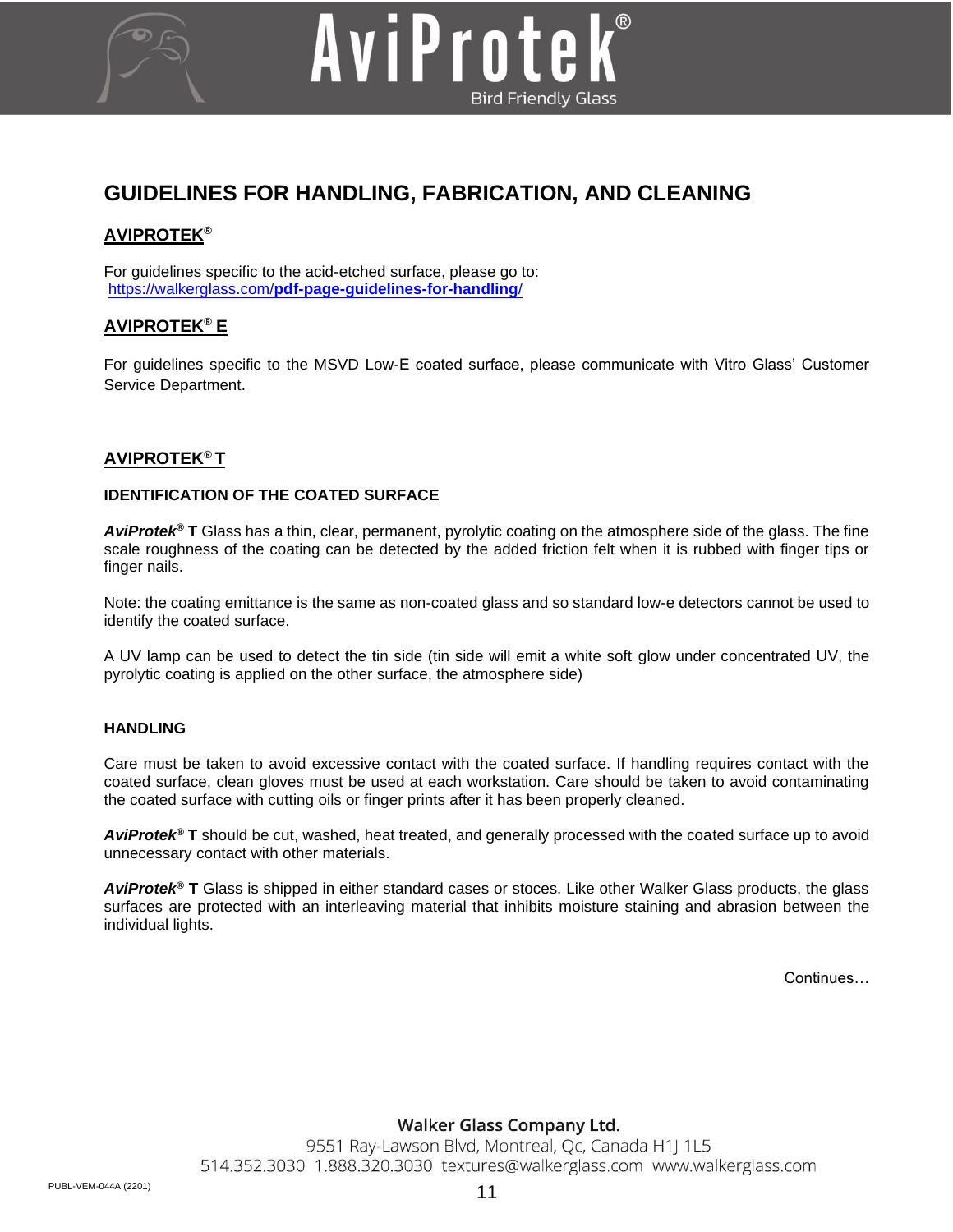# **GUIDELINES FOR HANDLING, FABRICATION, AND CLEANING (Cont.)**

AviProte

*AviProtek®* **T** Glass should never be removed from cases by "end opening" the case since sliding glass surfaces past each other may damage the reflective coating or the glass surface.

**Bird Friendly Glass** 

*AviProtek®* **T** Glass can be handled with suction cups, though it is preferable to apply suction cups to the tin side where possible. The cups must be clean and dry to prevent damage to or marking of the coating. The cups should not be slid across the coated surface.

#### **CUTTING**

*AviProtek®* **T** Glass should be cut with the coated side up to eliminate coating damage that could result from glass particles on the cutting table, especially when using free-fall cutting techniques.

Cutting oils should be light, evaporating lubricants. Keep the quantity of cutting oil to an absolute minimum to reduce contamination of gloves and to allow easier washing of the coated surface.

#### **WASHING**

As with any coated glass product, care should be taken while washing the glass to prevent damage to the coating.

*AviProtek®* **T** Glass should be washed, with the coating side up, in a rotating drum brush flat glass washing and drying machine.

Do not allow the glass to remain stationary under the rotating brushes.

#### **FABRICATION**

*AviProtek®* **T** can be glazed monolithically or incorporated into an insulating glass unit or in a laminate assembly. In all cases, the coating must be on the outer #1 surface, to preserve the bird deterrence properties.

*AviProtek®* **T** Glass can be heat-strengthened, fully tempered or bent, after it is cut to size. The coating should be facing up when heat-treating in a horizontal furnace to minimize the chance of coating damage.

When **AviProtek<sup>®</sup> T** Glass is used in insulating glass units; no edge deletion of the reflective coating is required. Results to date indicate that the glass side of *AviProtek®* **T** is compatible with major insulating glass sealants.

Continues…

Walker Glass Company Ltd.